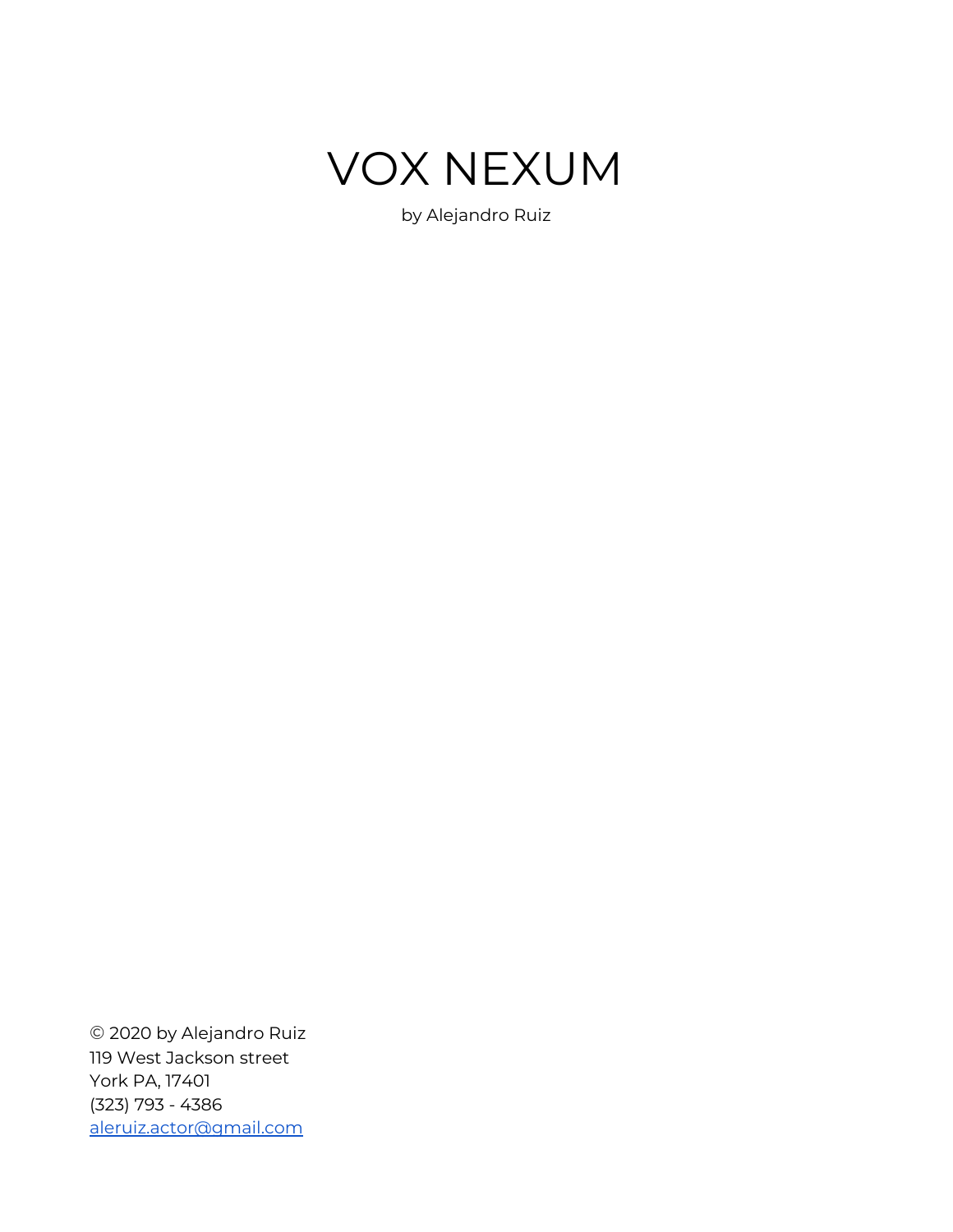#### CHARACTERS

The VOICE ACTOR - A human with a pleasant, versatile, or unique vocal instrument. Any age. Any gender. Any body type. Any ethnicity. ANY HUMAN of ANY KIND. \*

The DIRECTOR - Professional. Charming. Direct. Any age. Any gender. Any body type. Any ethnicity. ANY HUMAN of ANY KIND. \*

**SETTING** 

A professional quality home recording studio somewhere in New York City. A sound engineering studio in an office building somewhere in Washington, DC.

\* I mean it, goddamn it.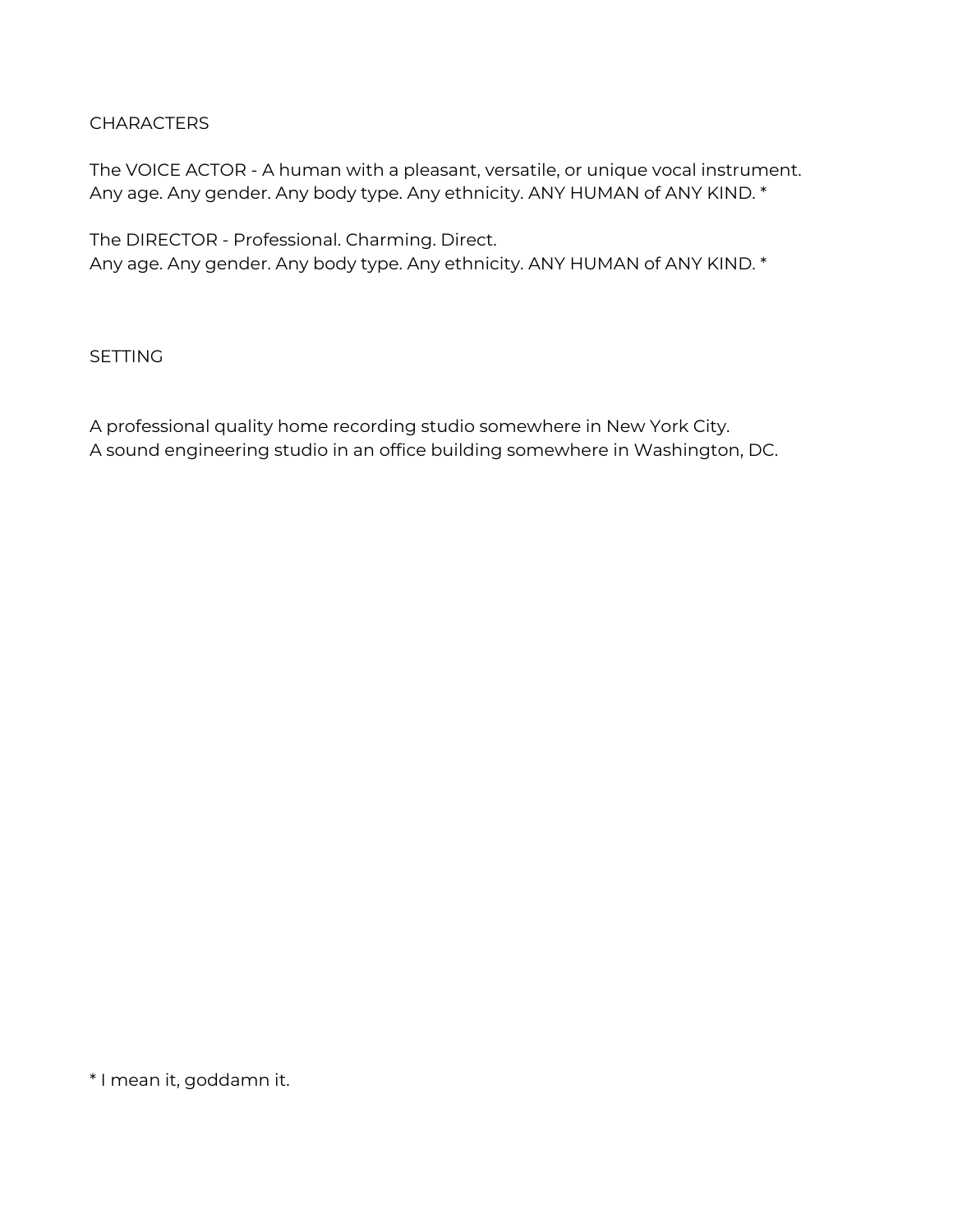**SCENE** 

*We see two people onstage. One - a VOICE ACTOR - is standing behind a microphone. Around them, a meticulously curated and organized recording space. An assortment of microphones, mic stands, and book stands. Perhaps a side table or standing desk with a laptop nearby. There are a variety of small bottles full of glycerin, marshmallow root, and other potions. Nearest to them, a bottle of water and a large stick of chapstick. Their space feels small. Cozy. Minimalist. There are acoustic panels and acoustic foam that give the space a feeling of warmth and a mixture of textures.*

*The second person - a DIRECTOR - sits in a swivel chair surrounded by computers and monitors. The space feels larger. Utilitarian. Colder, harder, older and well-used. This is the space of someone who has a lot of deadlines. It's obvious that the building has a cleaning service … but also that they only come at the end of the night. Food wrappers and drink bottles decorate the studio surfaces. The carpeted floor is the only soft thing in the room.*

# VOICE ACTOR

Okay, um …

*They move toward the laptop and check that everything is operational. Double-checking. Maybe triple, for good measure.*

*The VOICE ACTOR breathes for a moment, trying to purge their body of the anxiety. They shake their hands and dry the palm sweat off on their shirt. They apply chapstick and trill their lips.*

*Their lip trills are interrupted by the sound of a digital call on their computer, accompanied by the musical notification tones of either Skype, SourceConnect, bodalgo, or some other communication software. They answer.*

> DIRECTOR Hello?

# VOICE ACTOR Yep. I'm here.

# DIRECTOR Hey! Thanks for taking the time to schedule us. I know you're busy right now and -

VOICE ACTOR Of course. It's not a problem. If I couldn't do it, I wouldn't.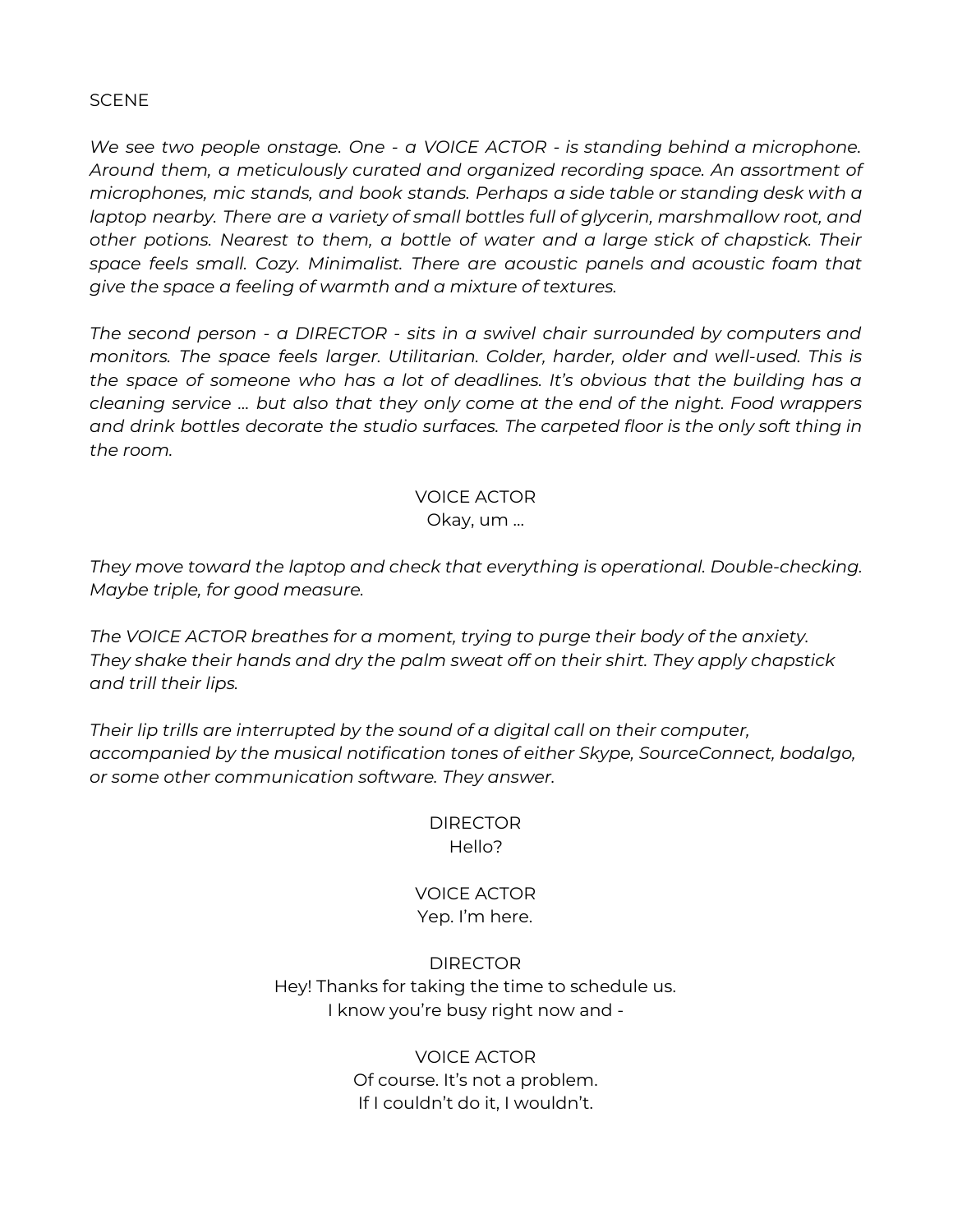#### DIRECTOR

Well, we really appreciate it. Uhh, did Greg happen to send you the drive link for the most recent draft?

*The VOICE ACTOR searches and we hear various clicks on their laptop screen.*

### VOICE ACTOR I have the … March 22nd version. Is that right?

#### DIRECTOR

That's the one. Great. Okay. So, we'll be starting on page 27. Your first line starts "If you develop any of these emergency symptoms…" and it should be highlighted in orange.

> VOICE ACTOR I … see it. Okay.

DIRECTOR Did you get a chance to look at it beforehand?

> VOICE ACTOR Of course.

> > **DIRECTOR**

Great. Okay. Good. Umm, if you have any questions feel free to ask. I may have you do A,B,C takes on a few of these, but I probably won't give you much direction, 'cuz … well, you … know what you're doing.

> VOICE ACTOR Sounds good.

*A moment of silence. The VOICE ACTOR waits, expectantly. Did … did the phone audio cut off? We see the DIRECTOR scanning the screens and clicking rapidly.*

#### DIRECTOR

Alright. We are … rolling. Let me just set a marker really quick aaaaaand … whenever you're ready.

> VOICE ACTOR "If you develop any of these emergency symptoms, please seek medical attention immediately."

> > DIRECTOR Good. Moving on.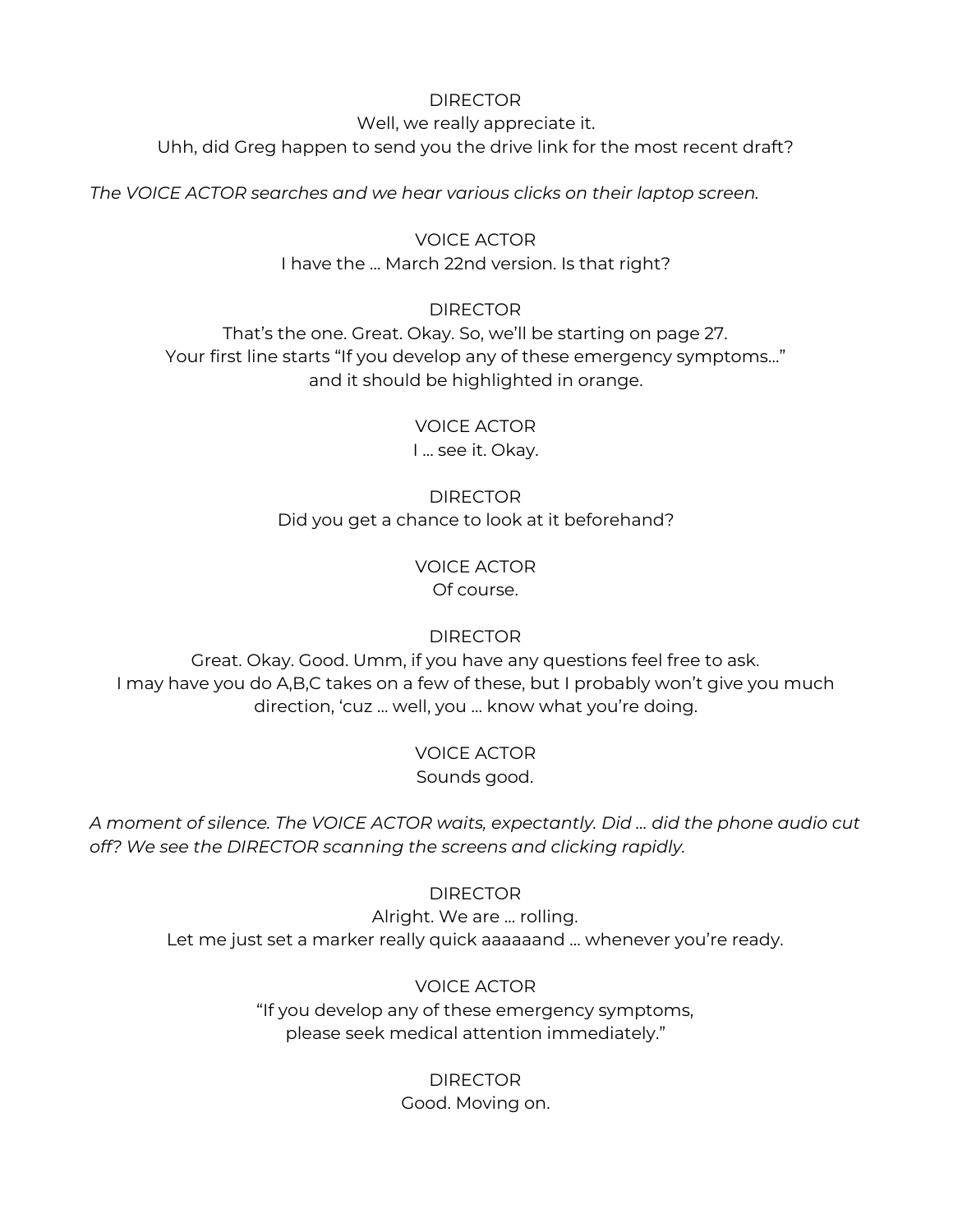#### VOICE ACTOR

"Symptoms may include bluish lips or face, persistent pain or pressure in the chest …"

*The VOICE ACTOR grasps at their chest. Breathing becomes laborious and they struggle to get the words out.*

> VOICE ACTOR I … I … Oh my god … I ...

# DIRECTOR Are you okay?

# VOICE ACTOR I love you.

DIRECTOR Umm, I … don't see that in my script. The next line I have is -

> VOICE ACTOR I love you.

# **DIRECTOR**

Gimme a sec. Yeah, actually, the next line I see is -

# VOICE ACTOR

I know what the next line is !

DIRECTOR Oh! Umm, no worries - uh, we can just pick it up from there, then. Still rolling.

# VOICE ACTOR

It's not .. in the script … I …

This is why they pay me to say words that other people write … I just … the world is so crazy now and it's made me realize how precious it all is and how important it is to say these things before it's too late. Oh. My. God. I love you.

*The VOICE ACTOR laughs. The DIRECTOR laughs.*

VOICE ACTOR I'm sorry.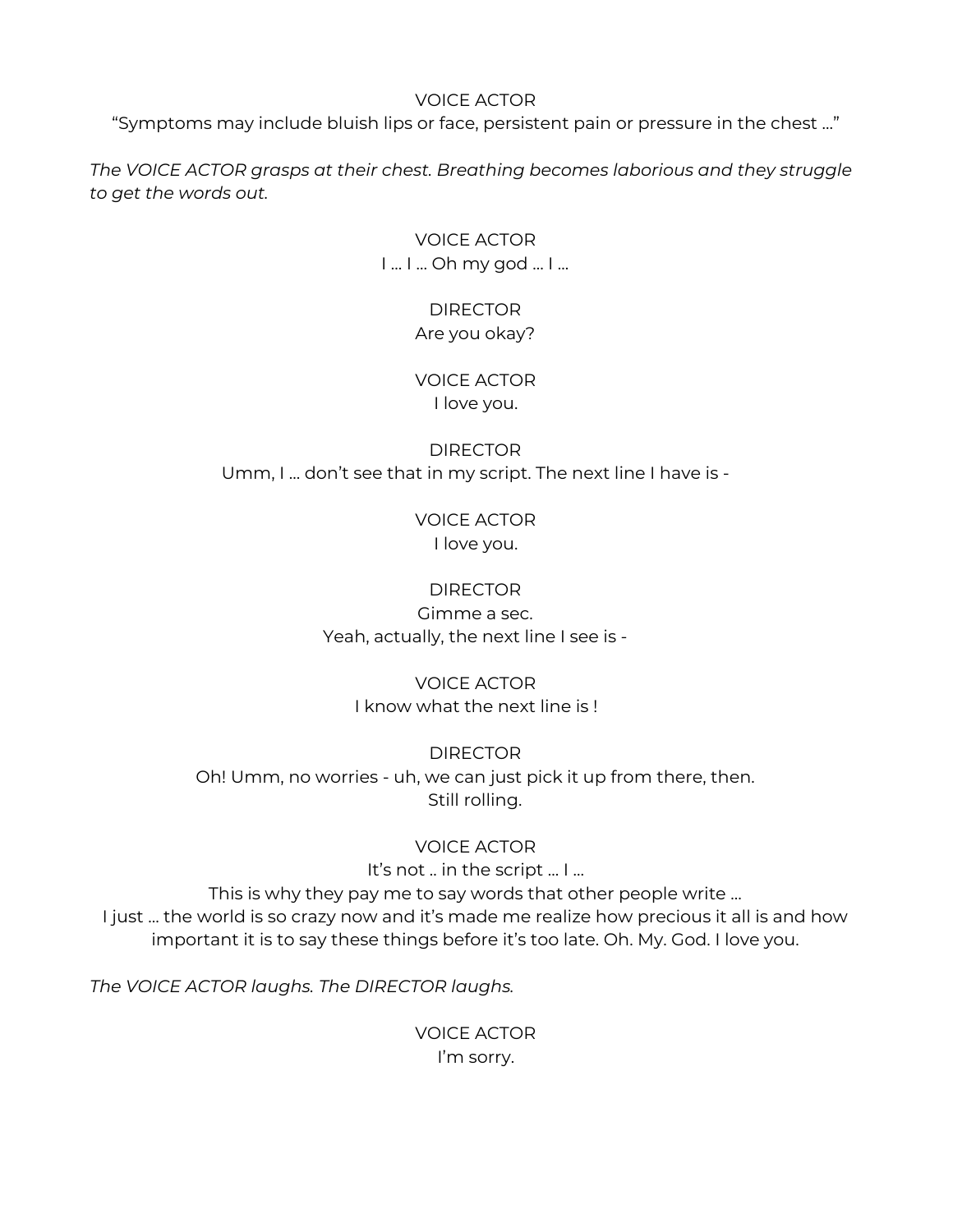# DIRECTOR Oh, my god. I really believed you for a second there. I guess that's why you're called voice actors.

VOICE ACTOR Oh. I. No. I - I - I mean it. I love you.

### DIRECTOR

# Excuse me?

*A beat.*

# VOICE ACTOR

I took this job because of you. We've worked together for months now and I can't tell you how much I love hearing your voice. Every time I see your name appear in my inbox, I get so excited and -

*We hear a dial tone. The sounds of failing software and digital searching. It all unplugs so fast.*

> VOICE ACTOR DIRECTOR Hello? Hello? Yeah, I'm -

VOICE ACTOR DIRECTOR Are you - I seem to be -

VOICE ACTOR DIRECTOR Ugh - Fuck ! Shit !

*They both struggle to reconnect. Literally.*

*The desperate sounds of technological reaching persist as they scan through their equipment and inventory dozens of wires.*

#### VOICE ACTOR Can you hear me?

*The VOICE ACTOR makes a sound of frustration and becomes manic. The DIRECTOR is methodical, scanning equipment again … and listening.*

> VOICE ACTOR Okay. Everything is connected. Software's all up to date. Umm. Internet seems fine.

*A beat.*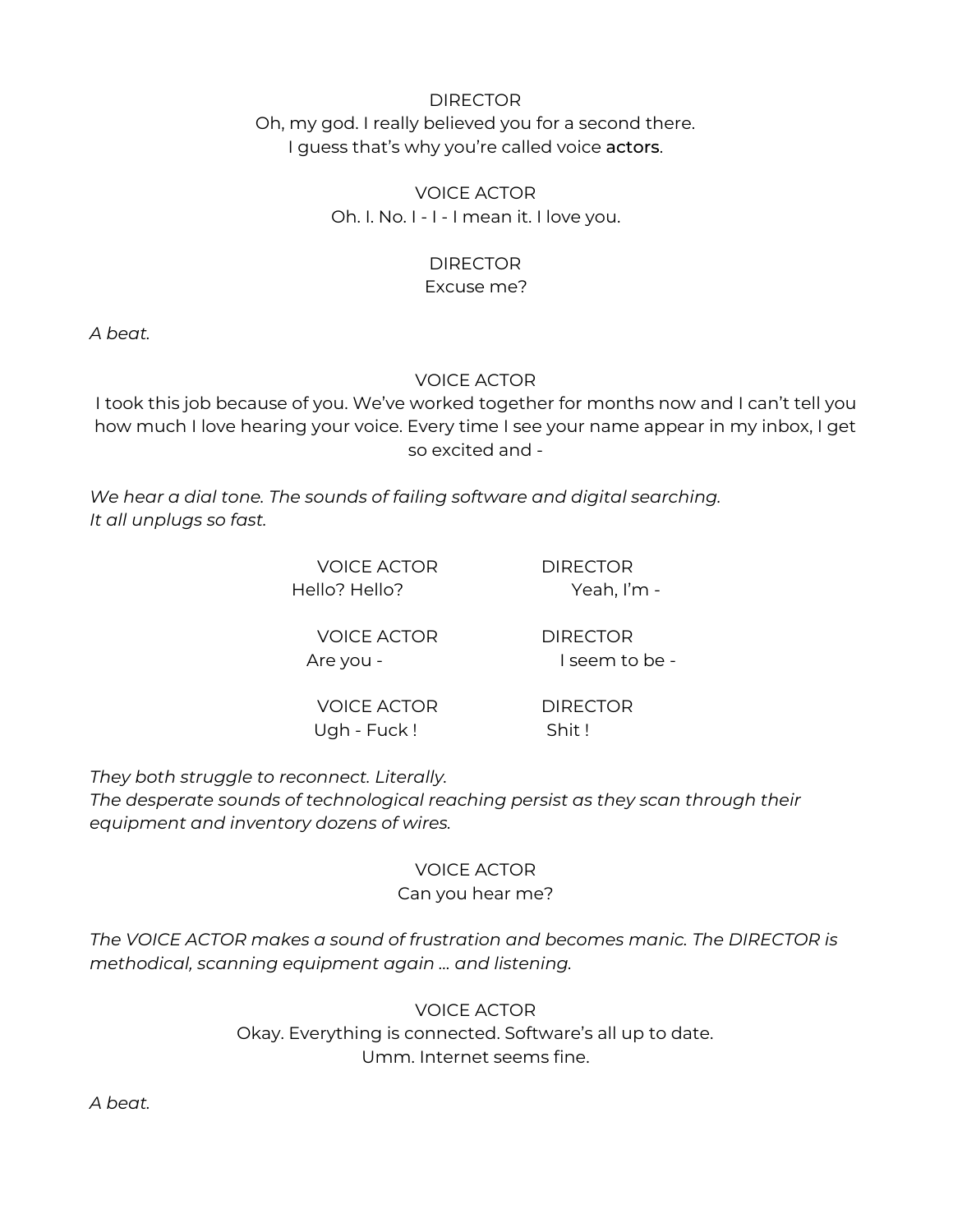#### VOICE ACTOR

Oh my god … What were you thinking? Idiot! Why would you -

*They take a moment to collect themselves.*

#### VOICE ACTOR

Don't be so hard on yourself. You're just ... lonely. And ... stressed.

*But it's not working.*

#### VOICE ACTOR

And you miss people. People who are counting on you to be okay. You have to be okay. You have to be okay. People are counting on you.

*The facade is beginning to break. We hear breathing. We realize that the dial tone has ended. Though, we're not sure when the two channels reconnected. The DIRECTOR lets out a sound of interruption.*

# VOICE ACTOR Hello?

# DIRECTOR Yeah.

# VOICE ACTOR You heard that?

### DIRECTOR Yes.

# VOICE ACTOR I'm so sorry - I didn't think anyone was there.

### DIRECTOR I'm here.

*A beat.*

# VOICE ACTOR I'm a little embarrassed.

# DIRECTOR Don't be. You're - I'm -

*The DIRECTOR takes a moment to gather their thoughts.*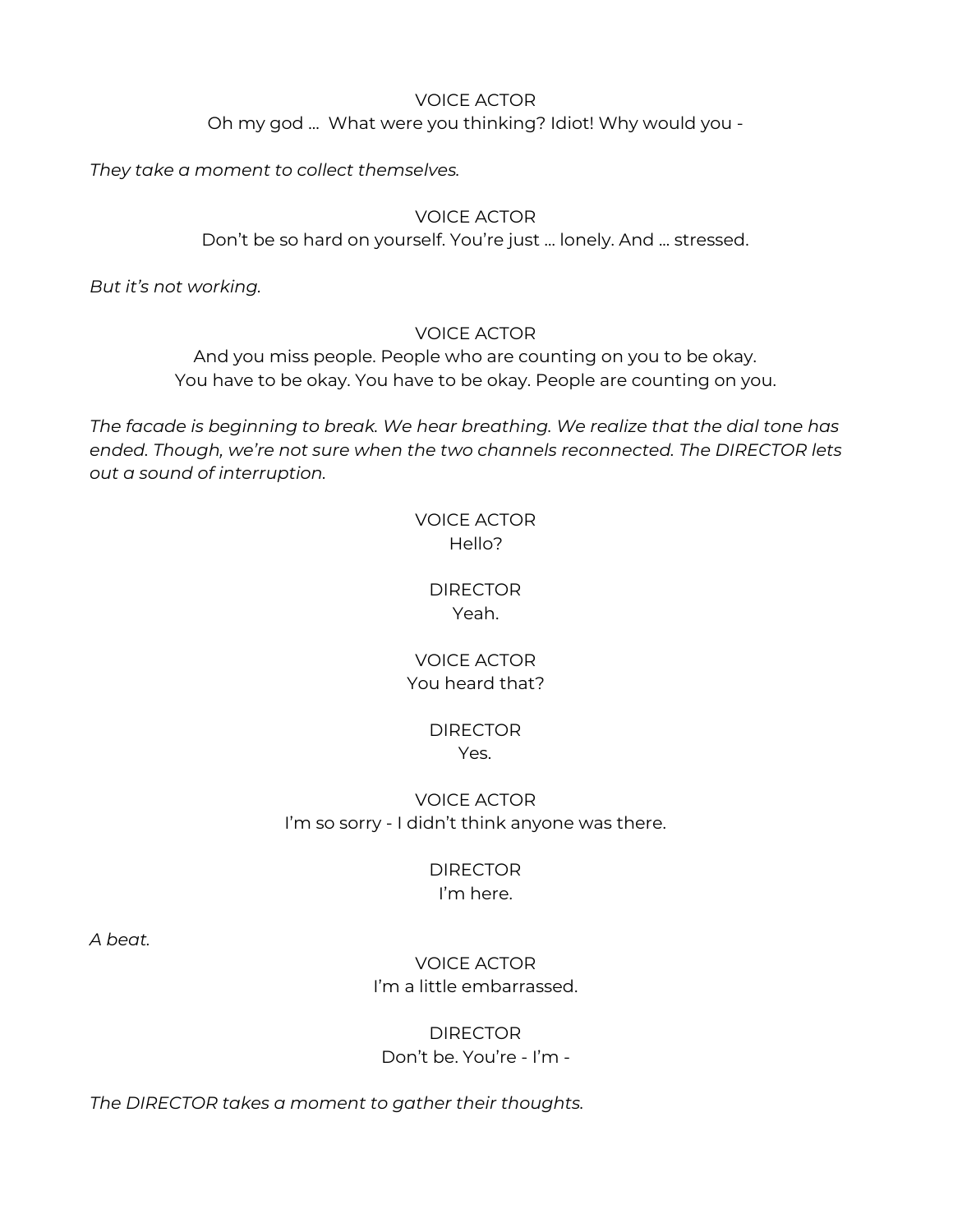DIRECTOR Tell me everything.

#### VOICE ACTOR What?

#### DIRECTOR Tell me what you're feeling.

#### VOICE ACTOR It's not your job to -

DIRECTOR I know it's not my job. I'm asking you to tell me what you're feeling.

> VOICE ACTOR Umm. Lonely, I suppose.

> > DIRECTOR I am too.

VOICE ACTOR I guess all of us are. Have been.

DIRECTOR When was your last time?

VOICE ACTOR Umm …. when was … sometime last fall? September. My sister's wedding. You?

DIRECTOR

Last time I had a ration stamp, I held onto it as long as I could. Ended up using it in August … my mother was dying. I wanted to see her.

> VOICE ACTOR Oh my g- … I'm so sorry. I -

DIRECTOR It's fine. We knew it was coming. Anyway, my next stamp isn't due for another month. How was the wedding?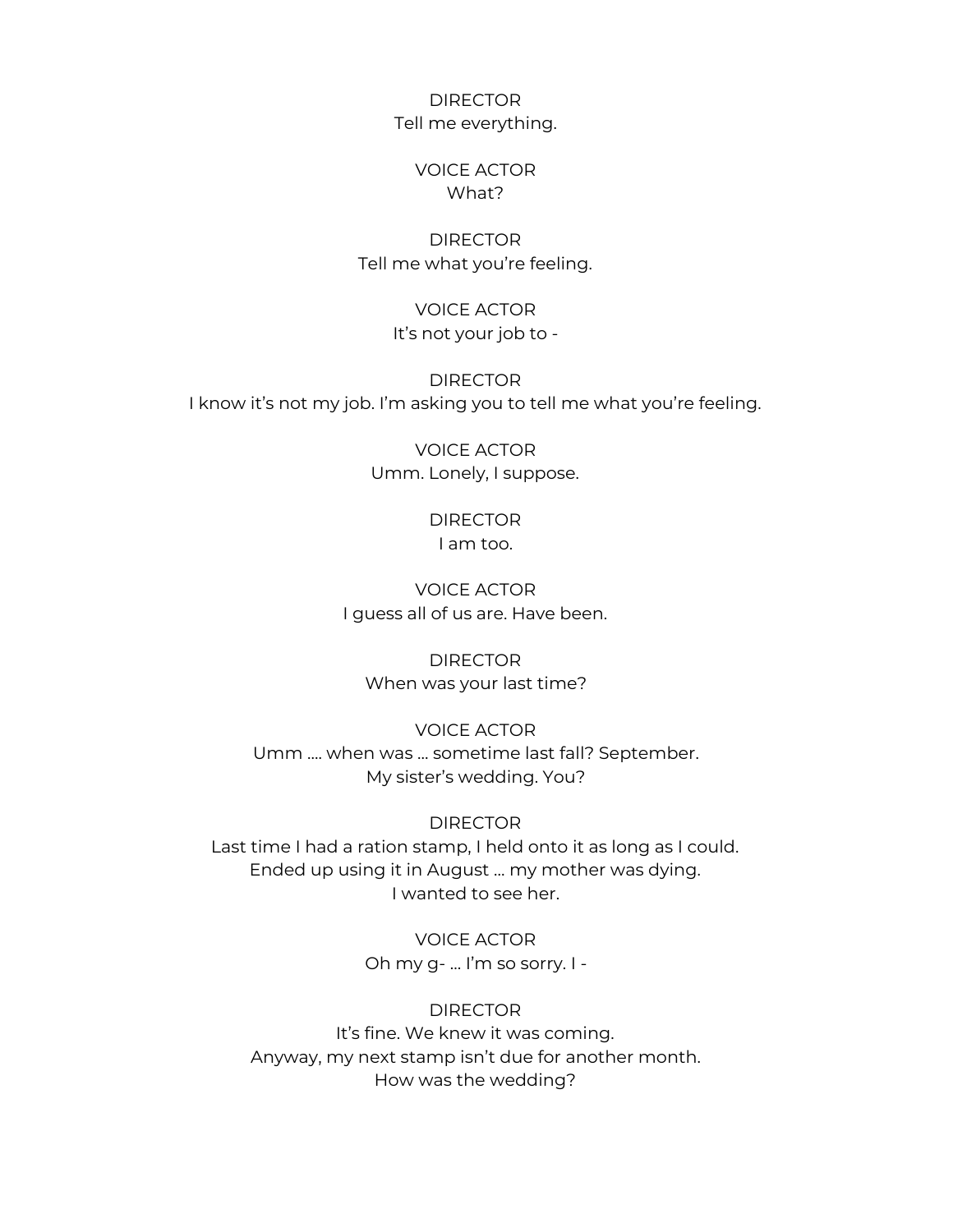#### VOICE ACTOR

Umm … it was fine. It was a ... home … wedding. The service was in the kitchen and the reception was in the living room.

*The VOICE ACTOR laughs.*

#### VOICE ACTOR

You could smell that someone had used the bathroom while they were cutting the cake. Home wedding. What the hell does that even mean?

*They laugh together.*

VOICE ACTOR

Anyway, we - we saved our stamps - my parents, my brother and me. She planned it months in advance. It was … actually kinda sad. Still, it was nice to see people … for real ... even if it was just a handful of us. I miss it. And I feel selfish.

# DIRECTOR Why?

VOICE ACTOR Because I'm healthy … and I'm working … and I feel shitty for complaining.

# DIRECTOR

Hmm.

*A beat.*

# VOICE ACTOR

This isn't what I wanted to do with my life. This is what I do now. To survive. Before The Severing I used to work with a lot of people.

#### DIRECTOR What did you do?

# VOICE ACTOR I was an actor. A real actor. A stage actor.

# **DIRECTOR** I didn't know that. I thought -

VOICE ACTOR Yeah. Mostly regional stuff. Some off-Broadway. Nothing too big.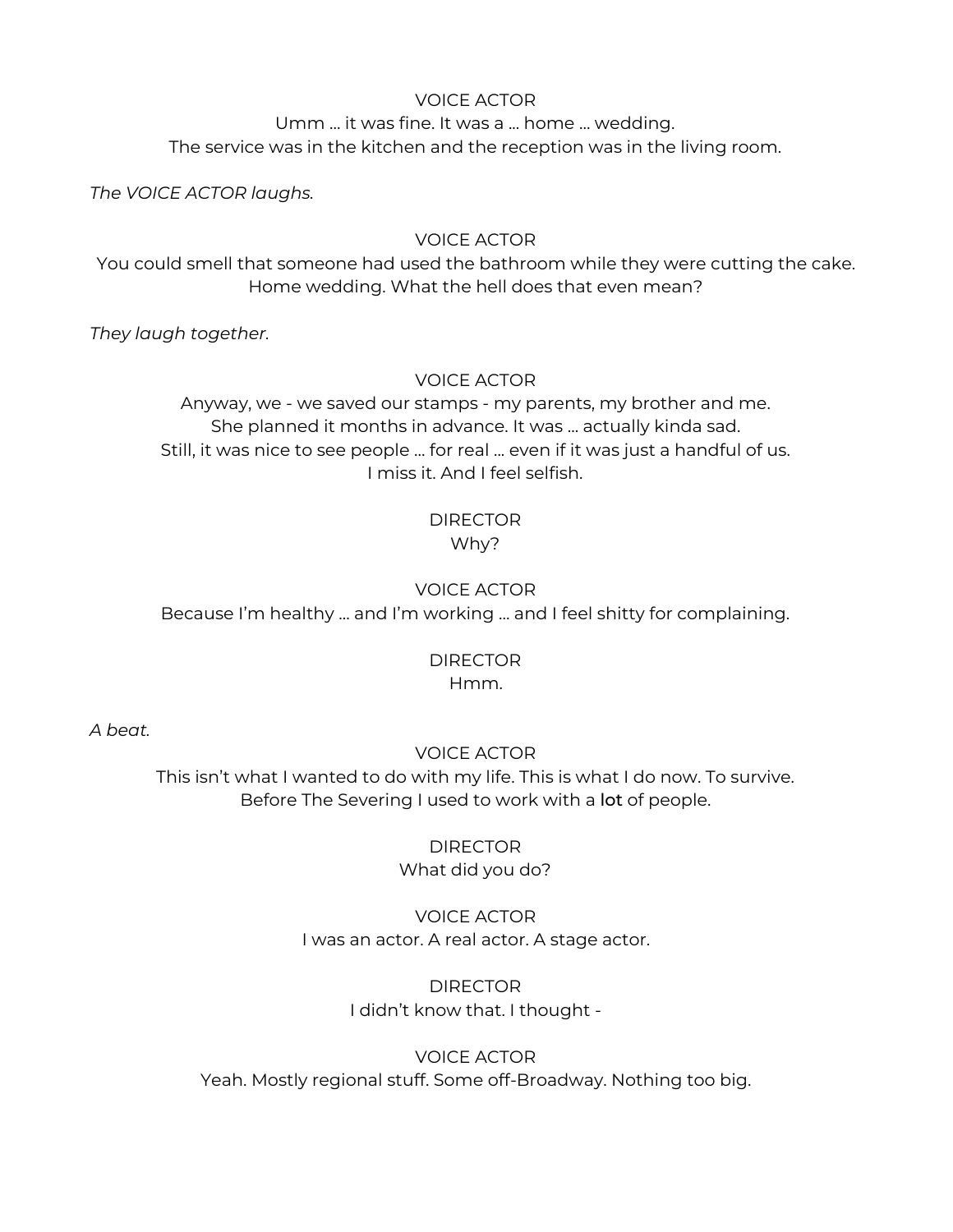#### DIRECTOR Do you miss it?

#### VOICE ACTOR Every day.

DIRECTOR You're still an actor, you know. It's just a little different now.

VOICE ACTOR This isn't acting. I'm not telling stories anymore. I'm just … sharing information.

DIRECTOR Sharing is important. Now more than ever.

#### VOICE ACTOR

It's not the same. It's … disconnected. I miss the immediacy, ya know?

DIRECTOR

You're talking to someone who's spent their whole life in offices.

#### VOICE ACTOR

Sorry. It's just … well ... there's nothing else like it. Looking hundreds of people in the face and … making them feel things. I miss being seen. As terrifying as it was sometimes. At least when people could see me I knew that I was real.

> DIRECTOR I see you. You're pretty real to me.

#### VOICE ACTOR You're sweet.

DIRECTOR People are more than what they do for a living.

# VOICE ACTOR

I know. It's just … for years, who I was was defined by the work I was doing. And now that the work is gone I feel like I don't know who I am anymore. Who am I when I'm not doing what I love?

DIRECTOR

Plenty of people work jobs they're not particularly passionate about. I admire your purity. You're a survivor.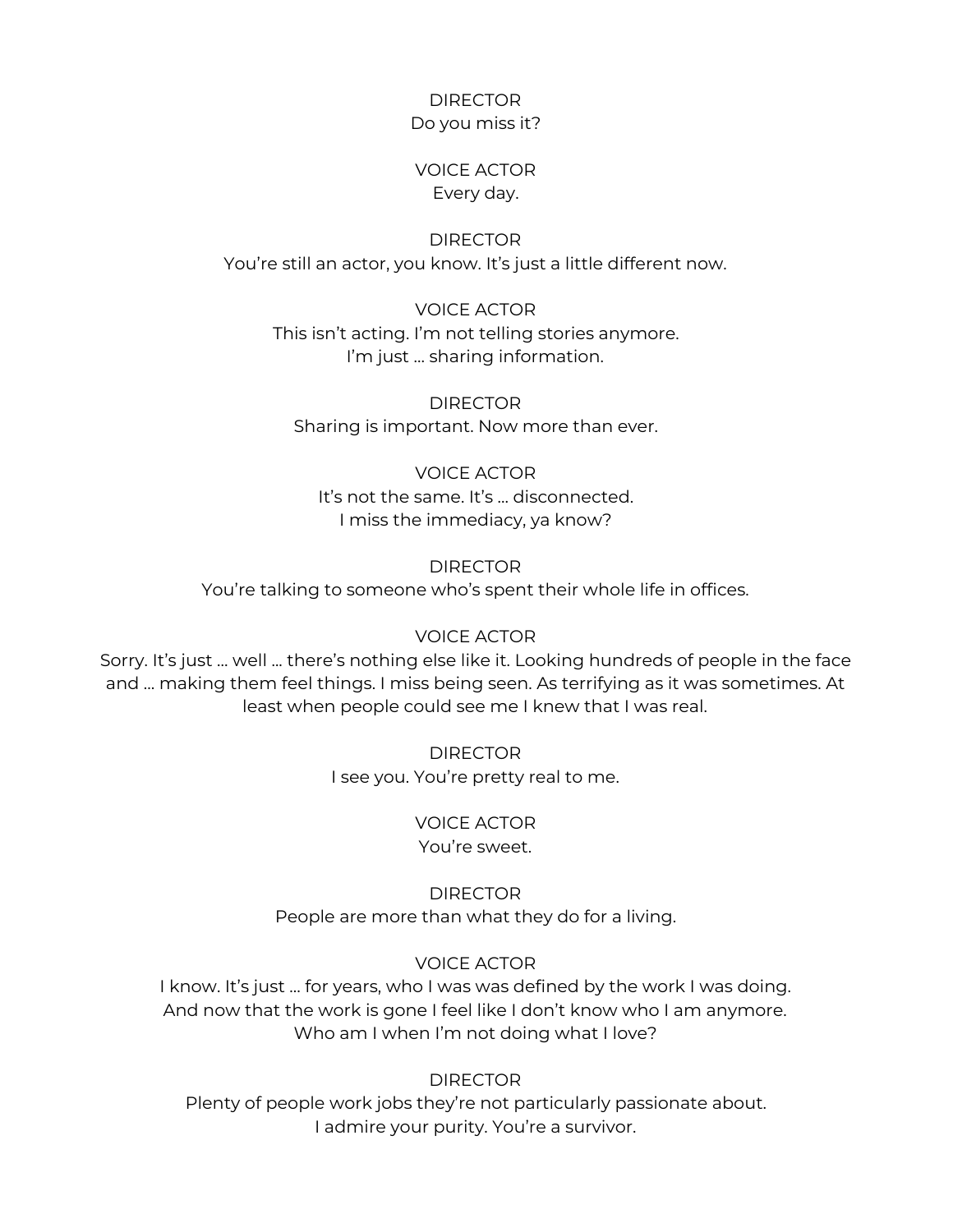#### VOICE ACTOR … Alien?

#### **DIRECTOR** What?

VOICE ACTOR Nothing. Umm … I … think that's why I miss it so much. It was everything to me.

**DIRECTOR** Well … Personally, I miss being able to separate work from home.

> VOICE ACTOR Oh?

**DIRECTOR** I've been living out of my office since the last transition period.

#### VOICE ACTOR Shit.

# **DIRECTOR**

It's not terrible. I get groceries delivered to me and they have high speed internet, so …

> VOICE ACTOR Does it ever get to you? The loneliness?

DIRECTOR Yeah. It mostly comes at night. Mostly.

VOICE ACTOR Okay, that time it was definitely Alien.

> **DIRECTOR** Yeaaaaaah ...

VOICE ACTOR You really thought you could just sneak those by me ?

> **DIRECTOR** In space no one can hear you scream.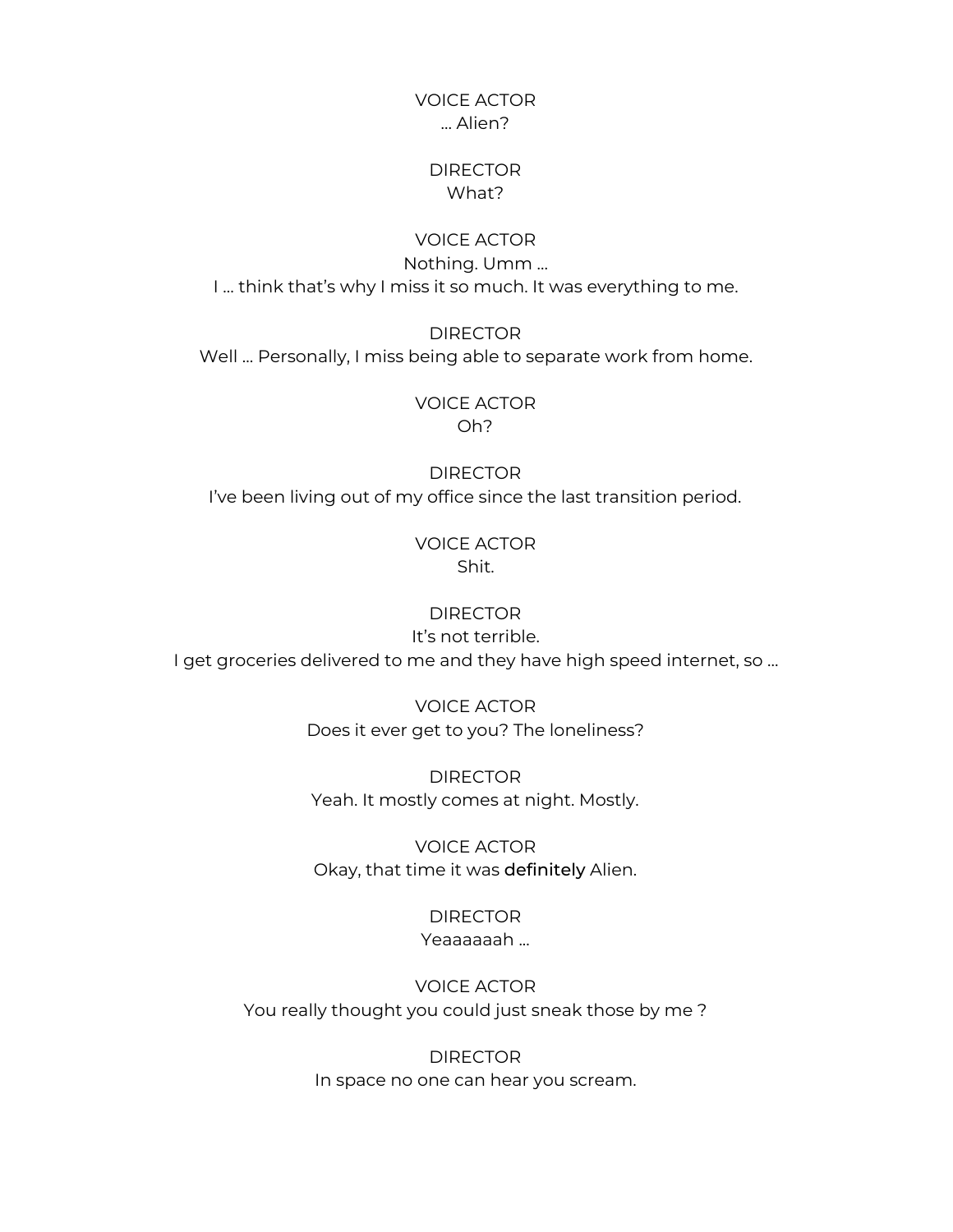# VOICE ACTOR Now who's the voice actor?

*They laugh. A beat.*

#### **DIRECTOR**

I'm beginning to forget my mother's face and that scares me. Even before everything changed … before she died … we weren't that close.

VOICE ACTOR

I know what you mean. It's so quiet in here all the time that I can't stop thinking about every mistake I ever made. I've been pushing people away for years. I was already quarantined ...

> DIRECTOR Well, I'm listening … so, you got me.

# VOICE ACTOR Thank you … for listening.

DIRECTOR Yeah. You too.

*A beat. They see each other. For real this time.*

DIRECTOR What you said earlier? Did you really -

> VOICE ACTOR Yeah. Yeah, I did.

#### DIRECTOR

I get my next stamp in a month ... maybe when you get yours we could ... I dunno … connect ? For real, I mean ?

> VOICE ACTOR This seems pretty real to me.

> > **DIRECTOR** You know what I -

VOICE ACTOR Yes. I'd like that.